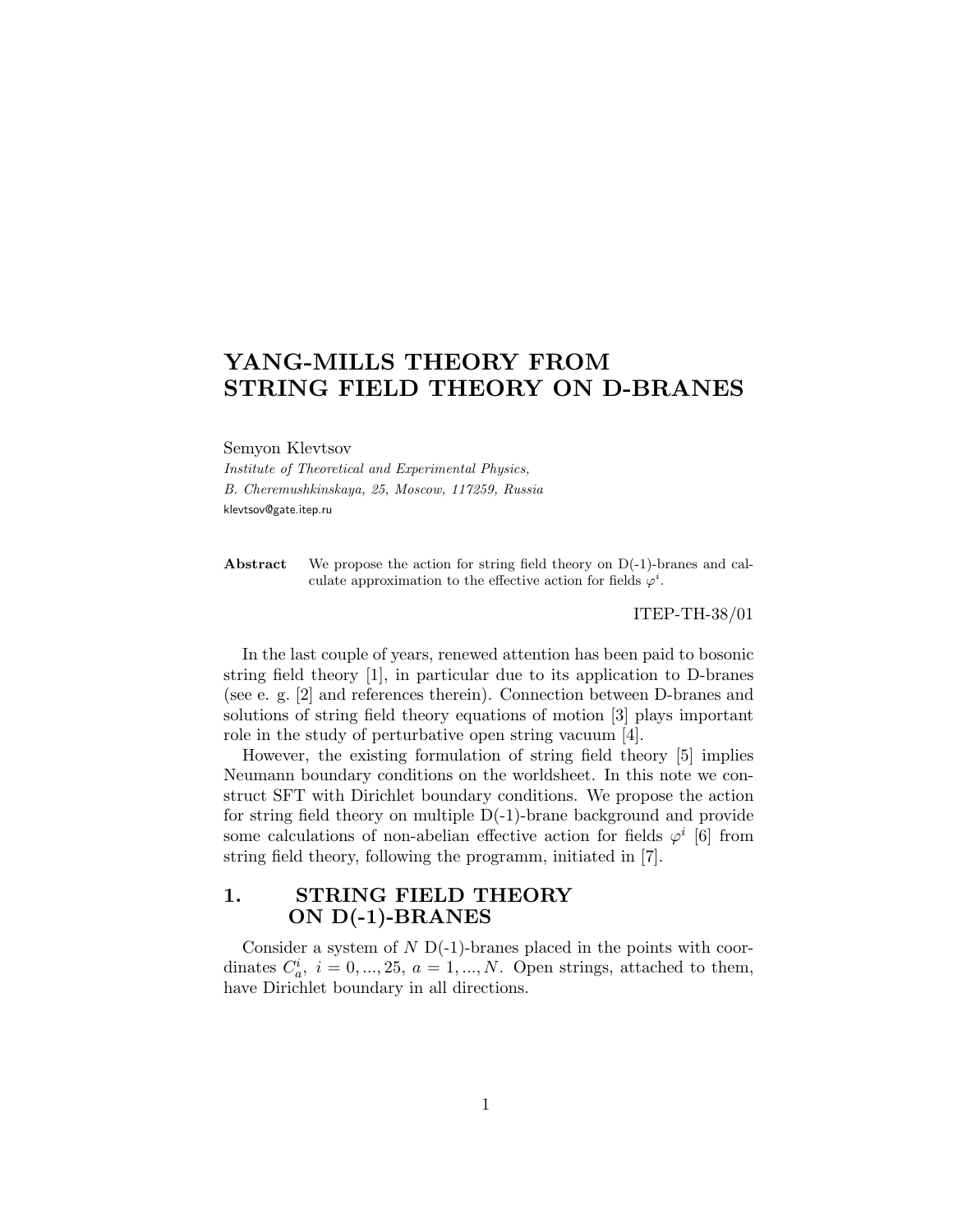We propose, that string field theory in this case is described by the following action [1]

$$
S = \sum_{a,b} \int \Psi_{ab} * (Q\Psi)_{ba} + \frac{2}{3} g \sum_{a,b,c} \int \Psi_{ab} * \Psi_{bc} * \Psi_{ca}. \tag{1.1}
$$

Here  $\Psi_{ab}$  is the string field corresponding to string, that is attached to D(-1)-branes with coordinates  $C_a^i$ ,  $C_b^i$ ; Q is the open string BRST operator and ∗ is the string field theory star product.

On the CFT language [8] the action (1.1) can be written as

$$
S = \sum_{a,b} \langle g_1 \left[ \mathcal{O}_{\Psi,ab}(0) \right] g_2 \left[ Q \mathcal{O}_{\Psi,ba}(0) \right] \rangle +
$$
  
+ 
$$
\frac{2}{3} g \sum_{a,b,c} \langle h_1 \left[ \mathcal{O}_{\Psi,ab}(0) \right] h_2 \left[ \mathcal{O}_{\Psi,bc}(0) \right] h_3 \left[ \mathcal{O}_{\Psi,ca}(0) \right] \rangle. \tag{1.2}
$$

Here  $\mathcal{O}_{\Psi,ab}(0)$  is the CFT operator (placed in the point  $z=0$  on the worldsheet), corresponding to a string field  $\Psi_{ab}$ ; conformal mappings [8] put operators  $\mathcal{O}_{\Psi,ab}(0)$  to the points  $g_1(0) = -1, g_2(0) = 1$ ,  $h_1(0) = 1, h_2(0) = e^{\frac{2\pi i}{3}}, h_3(0) = e^{-\frac{2\pi i}{3}}$  on the boundary of unit disk. Brackets  $\langle ... \rangle$  denote correlator of operators on the unit disk with boundary conditions  $(X<sup>i</sup>$  is the CFT field)

$$
X^{i}(\theta) = \begin{cases} C_{b}^{i}, & \text{if } 0 < \theta < \pi \\ C_{a}^{i}, & \text{if } \pi < \theta < 2\pi \end{cases}
$$
 (1.3)

in the first term in (1.2) and

$$
X^{i}(\theta) = \begin{cases} C_b^{i}, & \text{if } 0 < \theta < \frac{2\pi}{3} \\ C_c^{i}, & \text{if } \frac{2\pi}{3} < \theta < \frac{4\pi}{3} \\ C_a^{i}, & \text{if } \frac{4\pi}{3} < \theta < 2\pi \end{cases}
$$
(1.4)

in the second term. Explicit calculations can be done, using the boundary CFT operator [9]

$$
V = e^{\oint X(\theta)\partial_n X(\theta)},\tag{1.5}
$$

that shifts the Dirichlet boundary conditions.

### 2. EFFECTIVE ACTION

The string field contains an infinite number of local fields, including states of arbitrarily high spin. Taking into account that it should has ghost number 1, we may expand it up to the level 2

$$
\Psi_{ab} = (t_{ab}c_1 + \varphi_{ab}^i\alpha_{-1}^ic_1 + Fc_0 + B_{ab}^{ik}\alpha_{-1}^i\alpha_{-1}^kc_1
$$

2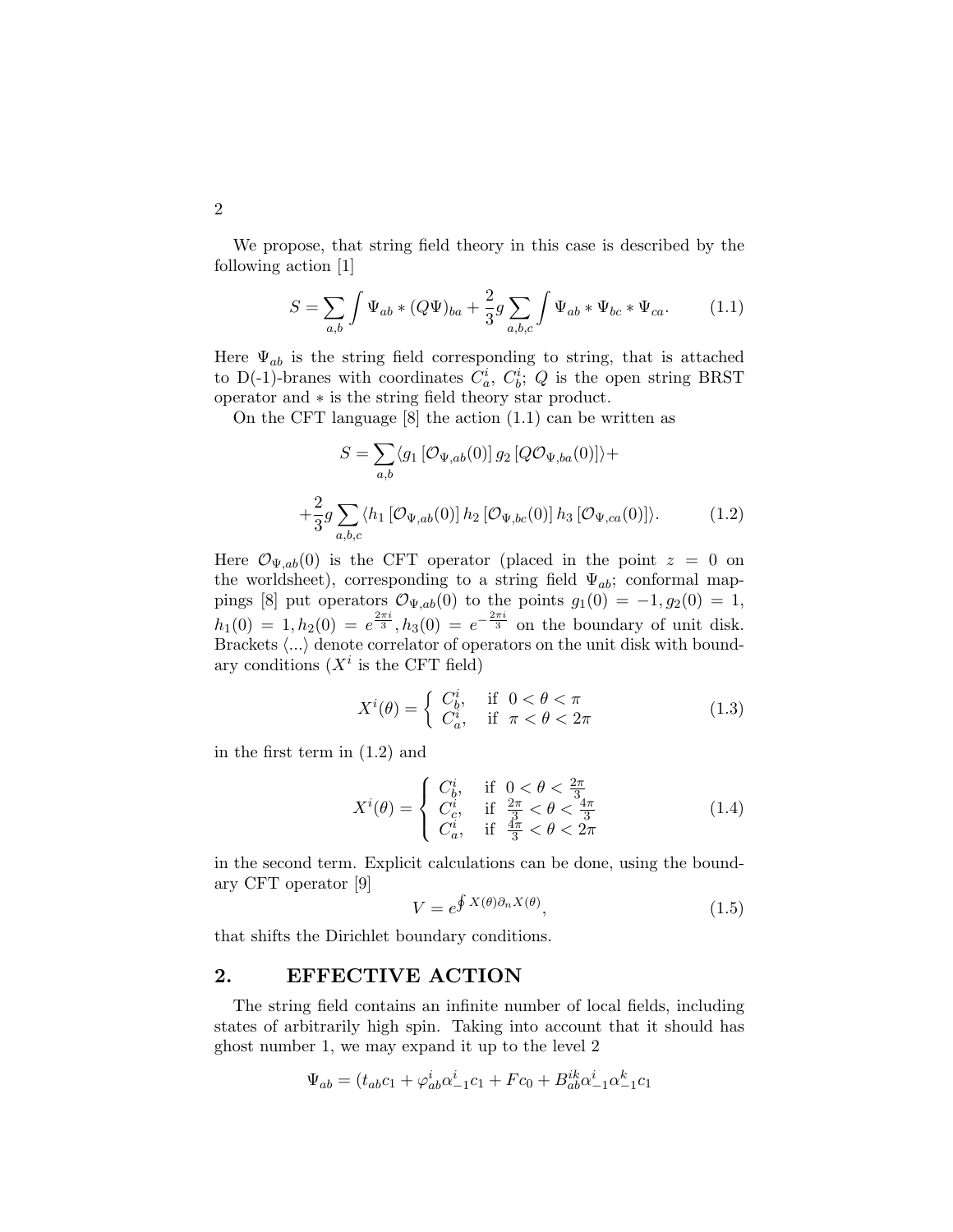Yang-Mills Theory 3

$$
+D_{ab}^{i}\alpha_{-1}^{i}c_{0} + G_{ab}^{i}\alpha_{-2}^{i}c_{1} + \beta_{ab}c_{-1} + \gamma_{ab}c_{0}b_{-2}c_{1} + \ldots)|\Omega\rangle. \tag{1.6}
$$

Here  $|\Omega\rangle$  is the state corresponding to unit operator [8]. Relation of this state to the usual Hilbert space vacuum is given by  $|\Omega\rangle = b_{-1}|0\rangle$ . Using the operator-state correspondence, the string field (1.6) may be rewritten as CFT operator.

Our main goal is to find effective action for the fields  $\varphi^i$ . It is expected to be proportional to the Yang-Mills action

$$
S_{YM} \propto -\frac{1}{g^2} \text{Tr} \left[ g\varphi^i + \frac{C^i}{\sqrt{2\alpha'}\pi}, g\varphi^k + \frac{C^k}{\sqrt{2\alpha'}\pi} \right]^2 =
$$
  

$$
= \frac{1}{\alpha'\pi^2} \sum_{a,b} \left( \Delta C_{ab}^i \Delta C_{ba}^k \varphi_{ab}^i \varphi_{ba}^k + \Delta C_{ab}^2 \varphi_{ab}^k \varphi_{ba}^k \right) +
$$
  
+4g \text{Tr}[\varphi^i, \varphi^k] \left[ \frac{C^k}{\sqrt{2\alpha'}\pi}, \varphi^i \right] - g^2 \text{Tr} {\{\varphi^i, \varphi^k\}}^2 + 4g^2 \text{Tr}(\varphi^i \varphi^i)^2, \quad (1.7)

where  $\Delta C_{ab}^i = C_a^i - C_b^i$  and symbol Tr means summing over matrix indices  $a, b$ . Here we use the identity

$$
\text{Tr}[\varphi^i, \varphi^k]^2 = \text{Tr}\{\varphi^i, \varphi^k\}^2 - 4\text{Tr}(\varphi^i \varphi^i)^2. \tag{1.8}
$$

Following the standard prescription [10, 7], we should expand the action (1.2) using the state (1.6) and integrate out all massive fields exept  $\varphi^i$ . The only fields up to the level 2 that contribute to the effective action are t,  $\varphi^i$ ,  $B^{ik}$ , F and  $\beta$ . Substituting the string field (1.6) into the action (1.1) and keeping the dependence on those fields we get

$$
S = \sum_{a,b} \left( \left( \frac{\Delta C_{ab}^2}{4\alpha'\pi^2} - 1 \right) t_{ab} t_{ba} + \frac{\Delta C_{ab}^2}{4\alpha'\pi^2} \varphi_{ab}^i \varphi_{ba}^i +
$$
  
+2\left( \frac{\Delta C\_{ab}^2}{4\alpha'\pi^2} + 1 \right) B\_{ab}^{ik} B\_{ba}^{ik} - \left( \frac{\Delta C\_{ab}^2}{4\alpha'\pi^2} + 1 \right) \beta\_{ab} \beta\_{ba} \right) -  
-2\mathrm{Tr} F^2 + 2 \sum\_{a,b} \frac{\Delta C\_{ba}^i}{\sqrt{2\alpha'\pi}} F\_{ab} \varphi\_{ba}^i + \frac{2}{3} g \mathrm{Tr} \left( \frac{3}{4} [\varphi^i, \varphi^k] \left[ \frac{C^k}{\sqrt{2\alpha'\pi}}, \varphi^i \right] -  
-\frac{3^2 \sqrt{3}}{2^2} t \varphi^i \varphi^i - \frac{2^3}{\sqrt{3}} B\_{ik} \varphi^i \varphi^k - \frac{11}{2^2 \sqrt{3}} \beta \varphi^i \varphi^i \right) + \dots \qquad (1.9)

Integrating out fields t, F,  $B^{ik}$  and  $\beta$  we obtain the effective action

$$
S_{eff} = \frac{1}{4\alpha'\pi^2} \sum_{a,b} \left( \Delta C_{ab}^i \Delta C_{ba}^k \varphi_{ab}^i \varphi_{ba}^k + \Delta C_{ab}^2 \varphi_{ab}^i \varphi_{ba}^i \right) +
$$